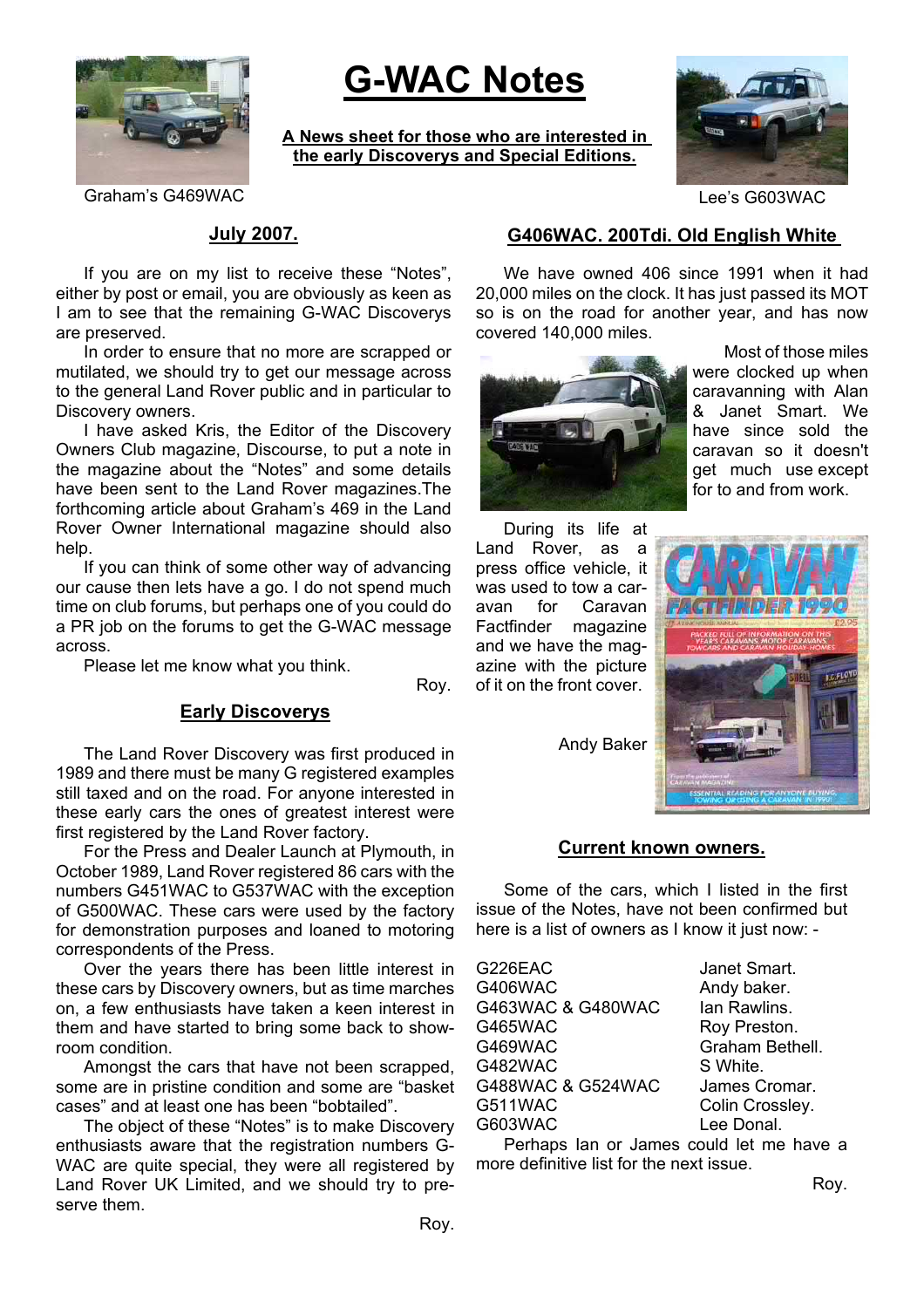## **G488WAC. 3.5 V8. 5 seats. Davos White.**



I had no intention or aspirations to buy a G-WAC, but was out for a walk from work one lunchtime and spotted a white Discovery sitting on someone's driveway as I walked past, it had a cardboard For Sale sign in the window. I had a poke around it and noticed the G-WAC number plate.

I'd remembered an article in Land Rover Monthly magazine that had featured the ex Emmerdale Discovery. I made a note of the registration and that night I checked it against the sequence listed in the article. Sure enough, it fell in the middle of the Press Launch cars so immediately this became more interesting to me.

I already had a 200Tdi Defender 90, which was my mobile skip and trialing vehicle, so had a word with my wife about

potentially buying the G-WAC and selling the Defender later.

I arranged to view and test drive and the rest as they – is history! This was back in November 2006. Oh and I kept the Defender as well! G488WAC is a Davos White 3 door 5 seat, 3.5 V8 Manual on twin SU carbs.

 When Land Rover built the 86 press launch vehicles they made sure they covered as many variations as they could of engine choice 200Tdi (Gemini engine) or 3.5 V8, LHD or RHD, and full spectrum of trim options from very basic to high spec.

488 has an interesting combination of options being that she has the standard Lowline Hifi, (Clarion radio cassette with 2 door speakers), but has the electric pack which included central locking, electric windows, electric heated mirrors. She has roof rails, a standard tow bar and 7 pin electrics and twin manual sunroofs. All the initial cars were 3 door only and came with the Conran designed Sonar Blue interior.

I had to remove a few "owner" added extras that had been put on it over the years, including replacing the Cyclone alloy wheels with standard steel wheels, and a new set of 205 80 R16 tyres. The original cars were fitted with Goodyear Wranglers, or for some foreign markets, Michelin tyres.

It was always my intention to take her back to as close as I could to factory launch specification, and to that end I have replaced or sourced the following:

Installed an original type Clarion radio cassette Fitted a sunroof bag behind the rear seat for the front sunroof glass Fitted mud flaps as the originals has been cut off Sourced a spare wheel disc Replaced the headlights



The front bumper had taken a knock so I managed to find a replacement from another early factory registered car and refurbished that, as it was straight. I also removed the



rear bumper and refurbished that with new paint.

As the service history was a bit sketchy, I did a full fluid service including engine, gearbox, transfer box, and both axles. I also replaced the twin air filters and spark plugs. The distributor cap looked quite new and she always fired up fine so I left that alone. I also replaced the brake pads all the way round as the fronts were worn out, and they're pretty cheap. All the discs

were in good order with not much wear.

At the MOT there were a list of failures – all the front brake pipes in the engine bay were replaced along with 2 flexi pipes. The driver's door had to be stripped as the door levers inside had stretched and it wouldn't open except with a sharp thud whilst pulling the handle. My local garage – Egdons, did a great job and got the MOT reissued just in the nick of time as I'd already booked on for the Heritage Run to Gaydon.

Since writing this article I am in the process of selling 488 to another enthusiast as I have acquired 524 - the Emmerdale car - from a collector. James Cromar.